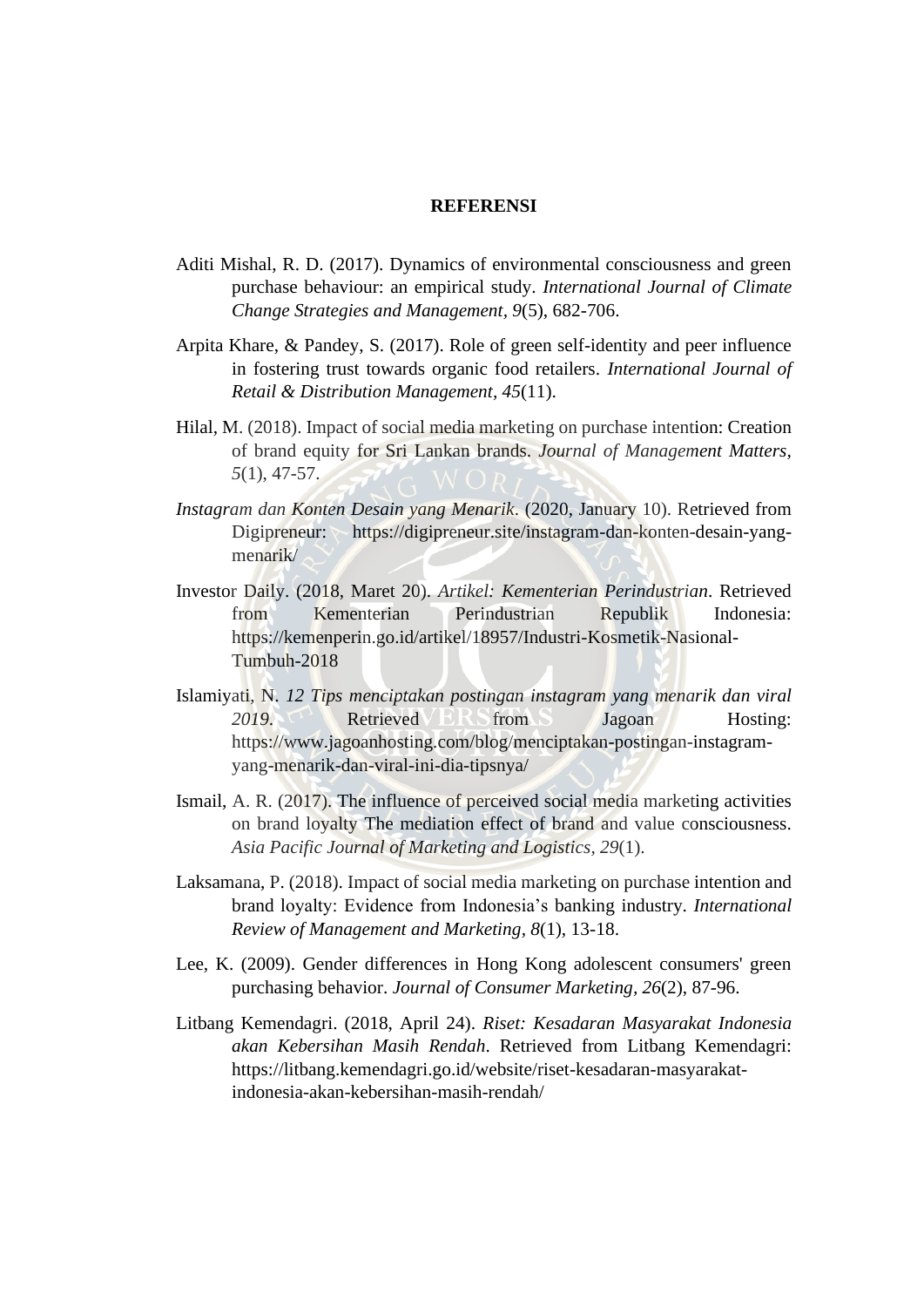- Park, E.-J. S.-W. (2018). A study on the effects of social media marketing activities on brand equity and customer response in the airline industry. *Journal of Air Transport Management, 66,* 36-41.
- Rahman, M. Y. (2018). The influence of social media marketing activities on customer loyalty: a study of ecommerce industry. *Benchmarking: An International Journal*.
- Research and Markets. (2017, November). *Report: Research and Markets*. Retrieved from Research and Markets The World's Largest Market Research Store: https://www.researchandmarkets.com/reports/4427734/global-organicsoap-market-by-product-type-bar
- Statista. (2020). *Beauty & Personal Care Outlook in Indonesia 2020*. Retrieved from Statista: https://www.statista.com/outlook/70000000/120/beautypersonal-care/indonesia#market-globalRevenue
- Statista. (2020). *Personal Care Outlook in Indonesia 2020*. Retrieved from Statista: https://www.statista.com/outlook/70070000/120/personal-care/indonesia
- Sugiyono. (2017). *Metode penelitian kuantitatif, kualitatif, dan R&D.* Bandung: CV. Alfabeta.
- Sugiyono. (2019). *Statistika untuk penelitian.* Bandung: CV. Alfabeta.
- Suki, N. M. (2016). 2016. *Green product purchase intention: impact of green brands, attitude, and knowledge*.
- Suparno, C. (2017). Pengaruh self-identity, sikap individu dan norma subyektif terhadap niat untuk membeli produk hijab fashion. *Media Ekonomi dan Manajemen, 32*(2).
- Tracie (Tsun-Yin) Tung \*, H. F.-L. (2017). Effects of green self-identity and cognitive and affective involvement on patronage intention in eco-friendly apparel consumption: A gender comparison. *Sustainability, 9*(11), 1977.
- Wilson Kong, A. H. (2014). The influence of consumers' perception of green products on green purchase intention. *International Journal of Asian Social Science, 4*(8), 924-939.
- Yoyok. (2019, Agustus 19). *News: Investasi*. Retrieved from Investasi: https://investasi.kontan.co.id/news/bei-targetkan-semester-i-2020-greenindex-dapat-diluncurkan?page=all